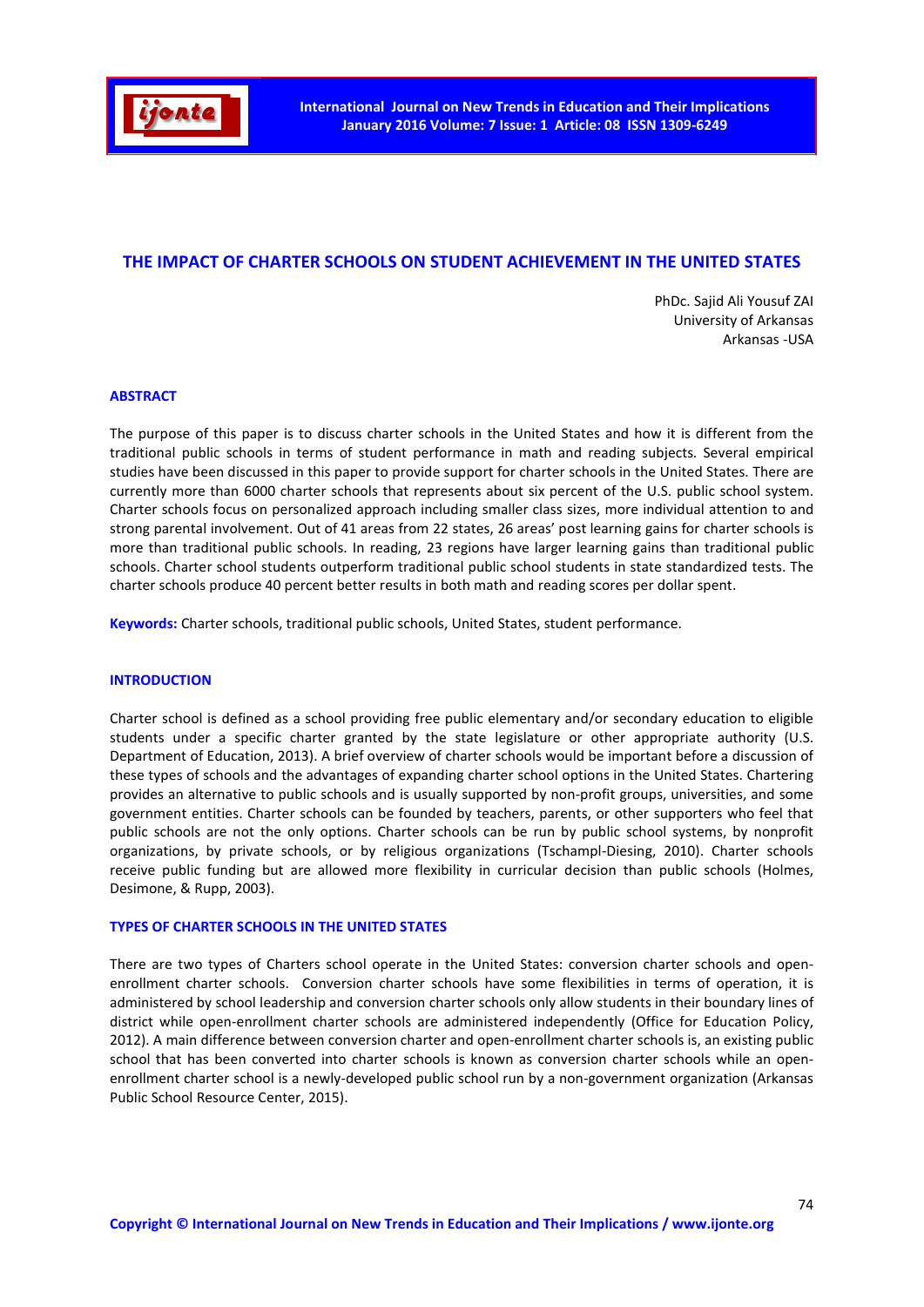

## CHARTER SCHOOLS IN THE USA

Charter schools are rapidly growing since their first legislation in the 1990s. Charter schools are unevenly spread throughout the United States. California is a leading charter schools with more than one thousand charter schools, followed by Texas with more than 600 and Florida with more than 500 charter schools (U.S. Department of Education, 2013)



Figure 1: Growth in the number of the US Charter Schools Data Source: National Center for Education Statistics (NCES)

Currently, there are total 6,079 charters schools that represents only six percent of the U.S. public school system of 98,454 elementary, middle and high schools. A majority of charter schools have been established as elementary public schools. Whereas, less than 20% these schools have been established as either middle or secondary charter schools. 55% of the charter schools are located in urban areas and cities, while about 16% charter schools are located in rural areas.



Figure 2: Growth of Enrollments in Charter Schools Data Source: National Center for Education Statistics (NCES)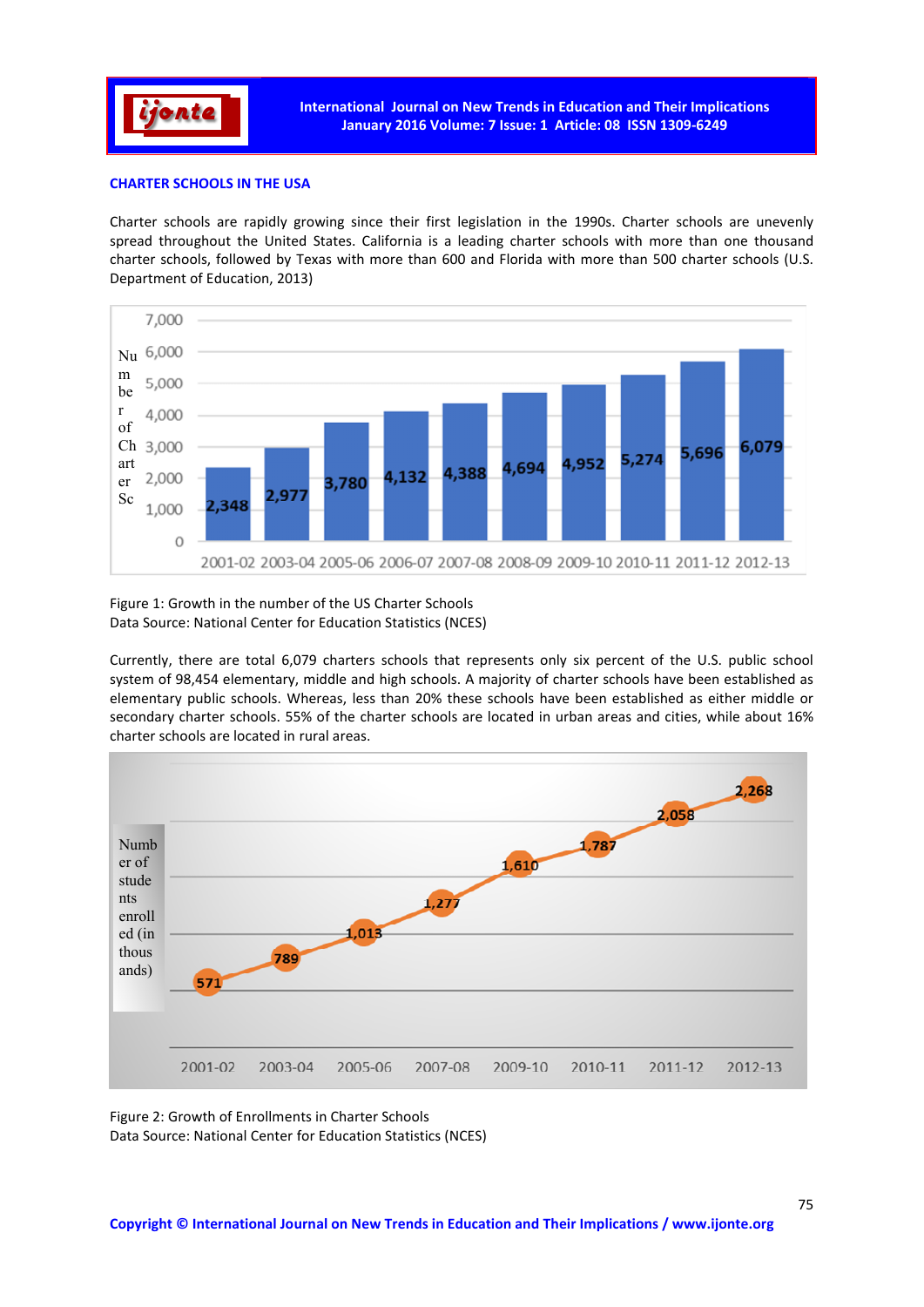

From year 1999–2000 to 2011–12, the number of students enrolled in public charter schools increased from 0.3 million to 2.3 million students and the percentage of public school students who attended charter schools increased from 0.7 to 4.2 percent (U.S. Department of Education, 2013).

### REASONS TO CHOOSE CHARTER SCHOOL

A study conducted by the National Study of Charter Schools of the U.S. Department of Education (1997) stated that three most cited reasons for creating a charter school are to 1) realize an educational vision, 2) gain autonomy, and 3) serve a special population. Parents and teachers choose charter schools because of the school's academic standards, relatively small class size, and innovative approaches to education. Charter schools focus on personalized approach including smaller class sizes, more individual attention to and strong parental involvement.

#### EVIDENCE TO SUPPORT CHARTER SCHOOL SYSTEM

Holmes et al. (2003) argue that charter schools increase competition by "… an infusion of competition into the public education system that provides an incentive for traditional schools to increase quality. This follows the standard economic argument that competition forces firms to increase quality and/or lower price. When a charter school opens, the traditional public school, which previously held a monopoly on public education in a feeder district, faces the prospect of losing students to the new competitor. To the extent that the school's agent (ostensibly a principal) experiences disutility from a decline in enrollment, this might lead to an increase in the traditional school's quality in order to retain students. Such disutility might result from a decline in stature of the school in the community, lessened prospects for career advancement, a loss of personnel and budget provided by the funding agency, or a decrease in job satisfaction." (p.2). That is, charter schools increase competition by allowing more choices for parents and students to choose the type of school system they prefer.

Holmes et al. (2003) found that having a choice between charter schools and traditional schools improve the performance of the traditional public schools in the surrounding area by a one percent increase. Therefore, there is support that charter schools also increase traditional school performance. Solmon, Paark, and Garcia (2001) found no statistical significance within the first year of students attending a charter school when compared to traditional public schools. However, students who do attend charter schools for two or three years do experience gains in reading and math that are significantly greater than those students enrolled in traditional public schools.

Hanushek, Kain, and Rivkin (2002) analyzed student achievement gains for Texas cohorts of students in grades 4-7 from 1996-2001. The sample includes over 6,600 students in charter schools and more than 800,000 students in total from traditional public schools and charters. In Texas academic achievement is measured annually using a criterion referenced test titled the Texas Assessment of Academic Skills (TAAS). Their longitudinal data model contained controls for how long the charter school has been in operation and student mobility. Hanushek, et al. (2002) found similar results to Solmon, et al. (2001) that students who are in charter schools for the first year have lower math and reading scores, but these effects shrink quickly. Similar findings were revealed by Mills (2013) when examining 10 years of achievement scores from grades three to grade eight in Arkansas State. Mills (2013) study concluded that charter schools have small negative impacts on student achievement in both math and reading scores. However, such negative effect tend to gradually decline over the years of charter schools operation.

That is, as charter schools mature the differences between math and reading scores for traditional public schools and charter schools disappear. Hanushek, et al. (2002) also found that higher-quality charter schools are usually just as good as or better than traditional public schools.

Sass (2006) found that new charter schools initially tend to have lower achievement, but the long-run performance of charters is important. By their fifth year, charters become even with traditional public schools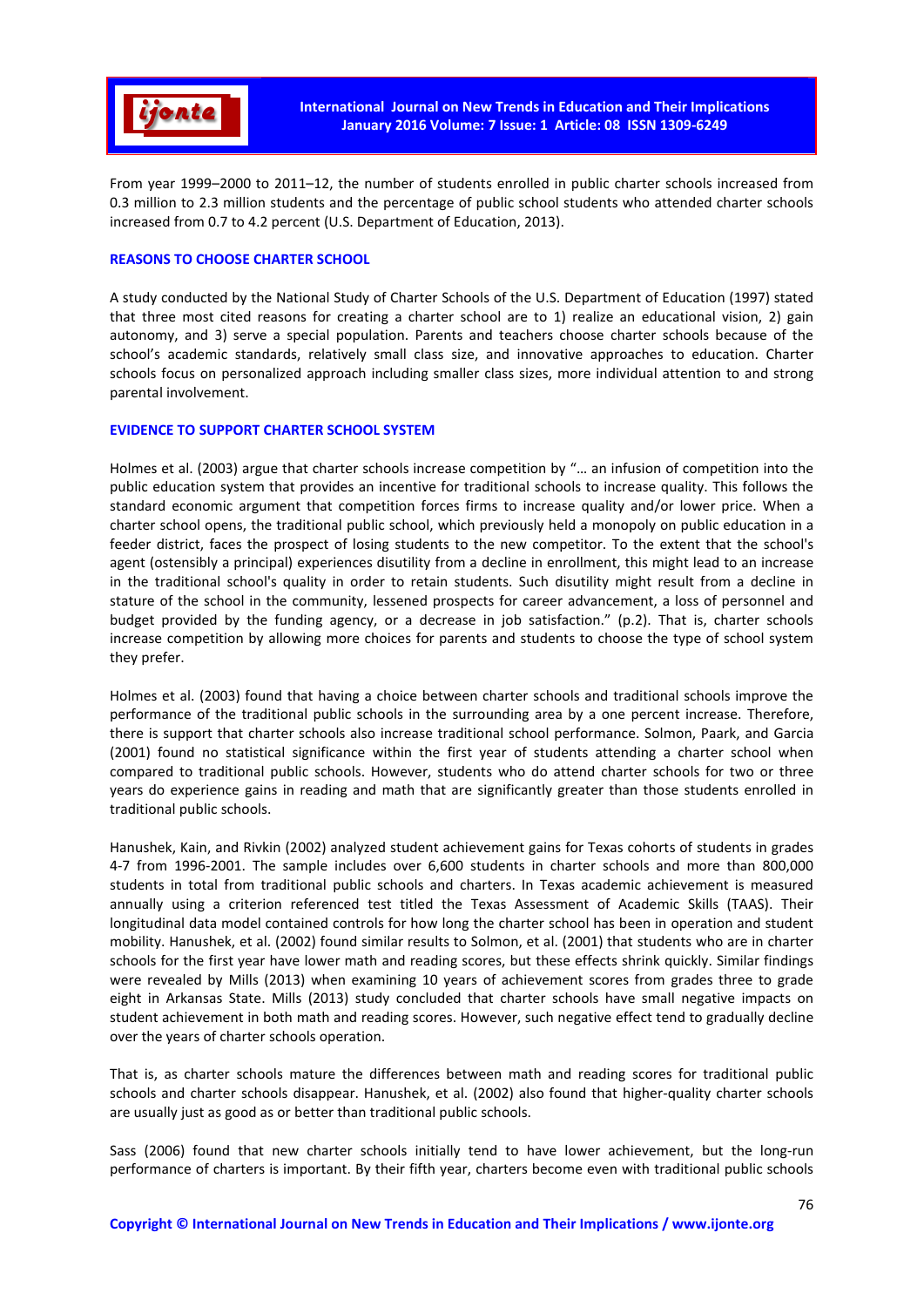

in math and begin to produce reading scores that are better than traditional public schools by 10 percent based on annual achievement gains. Sass (2006) states "Charter schools are quite diverse; some are similar to traditional public schools while others seek to serve niches by targeting particular types of students (e.g., special education or at-risk students) or emphasizing particular programs (e.g., music, art, and languages). They also vary in their management structure, where most run as nonprofit entities but a significant number operated by for-profit management companies. Charter schools that target special education and at-risk students tend to have lower student achievement in math than non-targeted charters or the average traditional public school (holding student characteristics constant). The fact that parents willingly place their children in these schools (and keep them there) suggests that special education and at-risk charters may provide other valuable services beyond the core math and reading instruction tested on standardized exams, such as behavior management, development of social skills or oral communication skills" (p. 119). Many research findings suggest that charter schools have a positive impact on student achievement (Abdulkadiroglu et al., 2009; Dobbie & Fryer, 2009; Tuttle et al., 2010).

#### META-ANALYSIS ON VALUE-ADDED EFFECT OF CHARTER SCHOOLS

Meta-analysis study was also conduct on the effectiveness of charter schooling. The first meta-analysis conducted by Betts and Tang (2011) investigated the value-added effects of charter schools by analyzing 25 empirical studies. The research concluded that overall effect sizes ranging from.020 to .055 in favor of charter school students' mathematics and reading achievement scores.

Another meta-analysis study was conducted by Center for Research on Education Outcomes (CREDO) in 2013 using student achievement data from Charter schools and traditional public schools in 25 states. The researchers found statistically positive effect in favor of charter schools. Based on the above mentioned metaanalysis studies, the researcher concluded that charter schools are showing small but positive effect on student performance. In one of the most recent study conducted by Stanford University's Center for Research on Education Outcomes (CREDO) found that urban charter schools perform better than traditional public schools in urban areas (CREDO, 2015). The study was conducted at 41 urban areas in 22 states. According to CREDO's (2015) report, in mathematics, 26 region post learning gains for charter schools students that is more than their traditional public schools counterparts. In reading, 23 regions have larger learning gains than traditional public schools.

Charters schools produces about 40 percent better results in both math and readings scores per dollar spent (Wolf, et al. 2014). In their study, Wolf, et al (2014) found that Charter schools tend to show more productivity than traditional public schools. Charter schools are cost effectively and produces better student results. Across 30 states and the DC, charter schools receive 28.4 percent less funding than other public schools, a gap of more than \$3,814 per pupil. (Batdorff et al., 2014).

#### CHARTER SCHOOL AS MARKET-BASED REFORM

Charter schools are usually referred as market-based reforms because they introduce competition into the traditional public school system. Thus traditional public schools have to enhance their educational system to keep students from going to other schools, in which the traditional public schools would lose funding for that student. A market-based reform creates competition among schools. However, this competition can lead to negative consequences. Such that, traditional public schools losing students and funding to reform schools and not being able to provide an adequate education to other students. That is, successful schools may become more selective in which students they enroll and less-successful schools may lose resources when competing with the more elite schools. This would cause more tension between the schools.

# CHARTER SCHOOL ACCOUNTABILITY

Charter schools have more autonomy in school-based decisions with compare to traditional public school system. The extra autonomy in charter schools also demand more accountability. If charter schools do not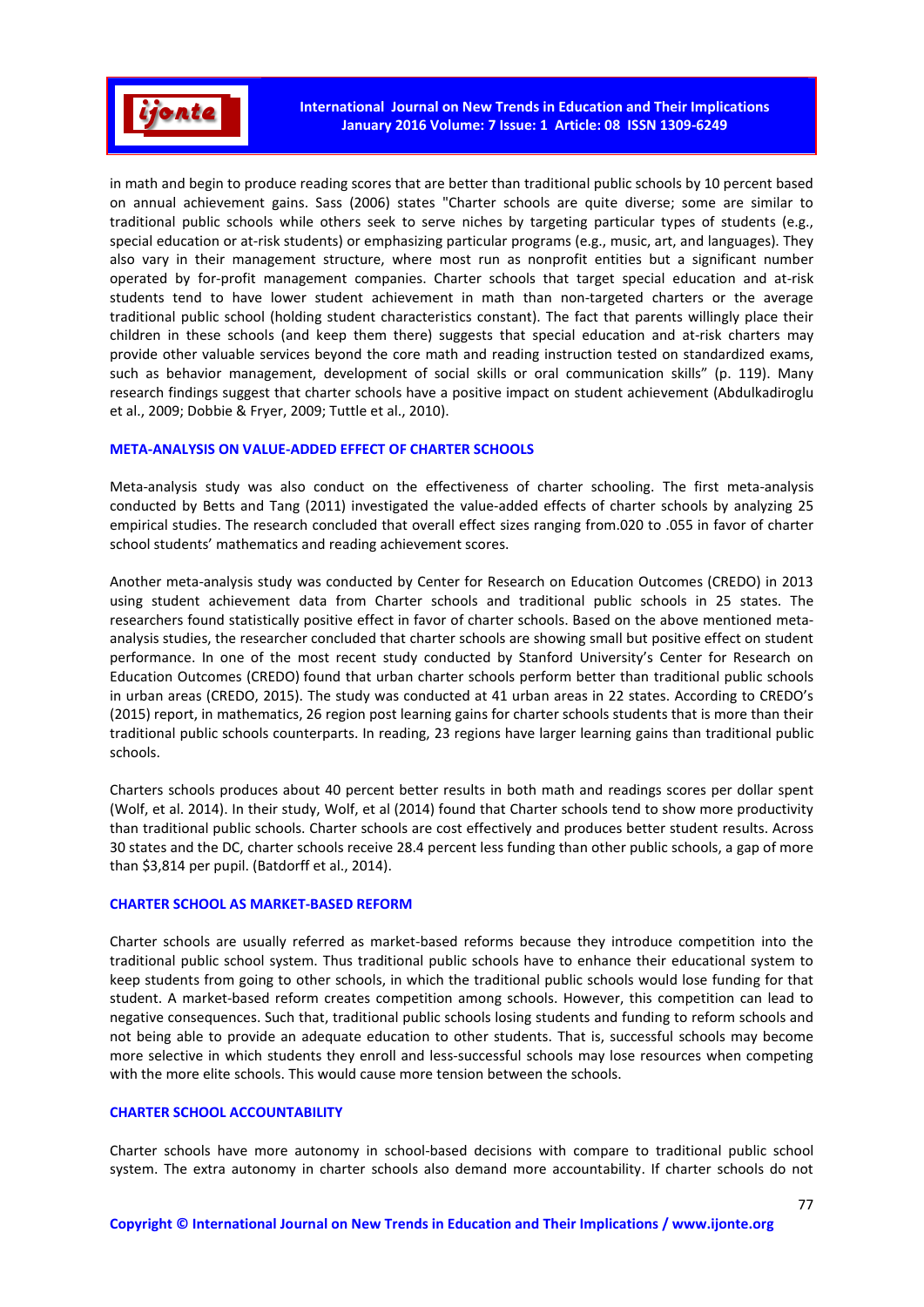

perform well or cannot enroll enough students to stay open, then the school faces being shut down. Therefore, charters do have more accountability than traditional public schools, because charter schools have more to lose than the other traditional public school. Also, charters are held to higher standards for student performance than traditional public schools.

### PRACTICAL PLAN

Given these previously mentioned studies and the positive impact that charters can have on students, not only in achievement scores, but also socially and behaviorally. It is recommended that expanding the charter schooling in the United States is a good idea and should be implemented. However, before policy and legislatures are enacted, there should be more research about proper implementation of charter schools. Empirical evidences should be considered before implementing charter schools to make it more effective schooling. Garrison and Holifield (2005) state that the effectiveness of charter schools starts with a strong charter school law that is developed by the state. The Center for Education Reform states that the each state should "(a) permit an unlimited or substantial number of charter schools; (b) allow a number of entities in addition to the local school board to authorize charter schools; (c) permit a variety of individuals and groups both inside and outside the existing public school system to start charter schools; (d) permit new schools to start up from scratch; (e) permit charter schools to be started without proving specified levels of local support; (f) provide automatic blanket waivers from most or all state education laws and regulations; (g) permit charter schools to be independent legal entities; (h) guarantee 100 percent of per-pupil state funding to charter schools; (i) permit charter schools to control their funds; and (j) give charter schools complete control over personnel decisions." (Garrison and Holifield, 2005:90).

#### **CONCLUSION**

Given the empirical evidence in this policy brief, it is recommended to implement the expansion of charter school options in the United States. This brief provided supporting evidence for the use of charter schools, by using empirical research and looking at different states that have implemented and studied the effectiveness of charters. Based on different research designs and performance assessments between charter and traditional public schools, it is not possible to get an accurate comparison (Tschampl-Diesing, 2010). Because there is no common Charter law across the states. Each state is independent to plan their own charter rules and regulations. In addition, charter schools have a higher number of disadvantaged students than the traditional public schools, this diversion in two forms of schooling also makes it difficult to yield precise comparison. However, considering the evidence presented, expanding charter options in the United States seems to be an effective way for teaching students, not only in academics, but also socially and behaviorally. Also this policy brief provided documentation on how to implement state policy effectively, so charter schools have the greater chances of success.

#### BIODATA AND CONTACT ADDRESS OF AUTHOR



Sajid Ali Yousuf ZAI, PhDc. from University of Arkansas in the major of Educational Statistics and Research Methods. He is interested in international studies and polices to improve students' math, science, and reading scores at secondary level education. He has more than 10 years of teaching experience and adequate relevant national and international research experience. He has been working as a teacher, principal, and teacher-trainer in different reputable government and non-government organizations in Pakistan. He has also been working as a teaching assistant in college of education and health professions in the University of Arkansas, USA for three years where he has taught statistics to

undergraduate and graduate level students. He also engages in several teacher-training programs in Pakistan and the United States. His primary interest lies in quantitative research specially dealing with a large-scale data and analyzing mathematics standardized scores across countries.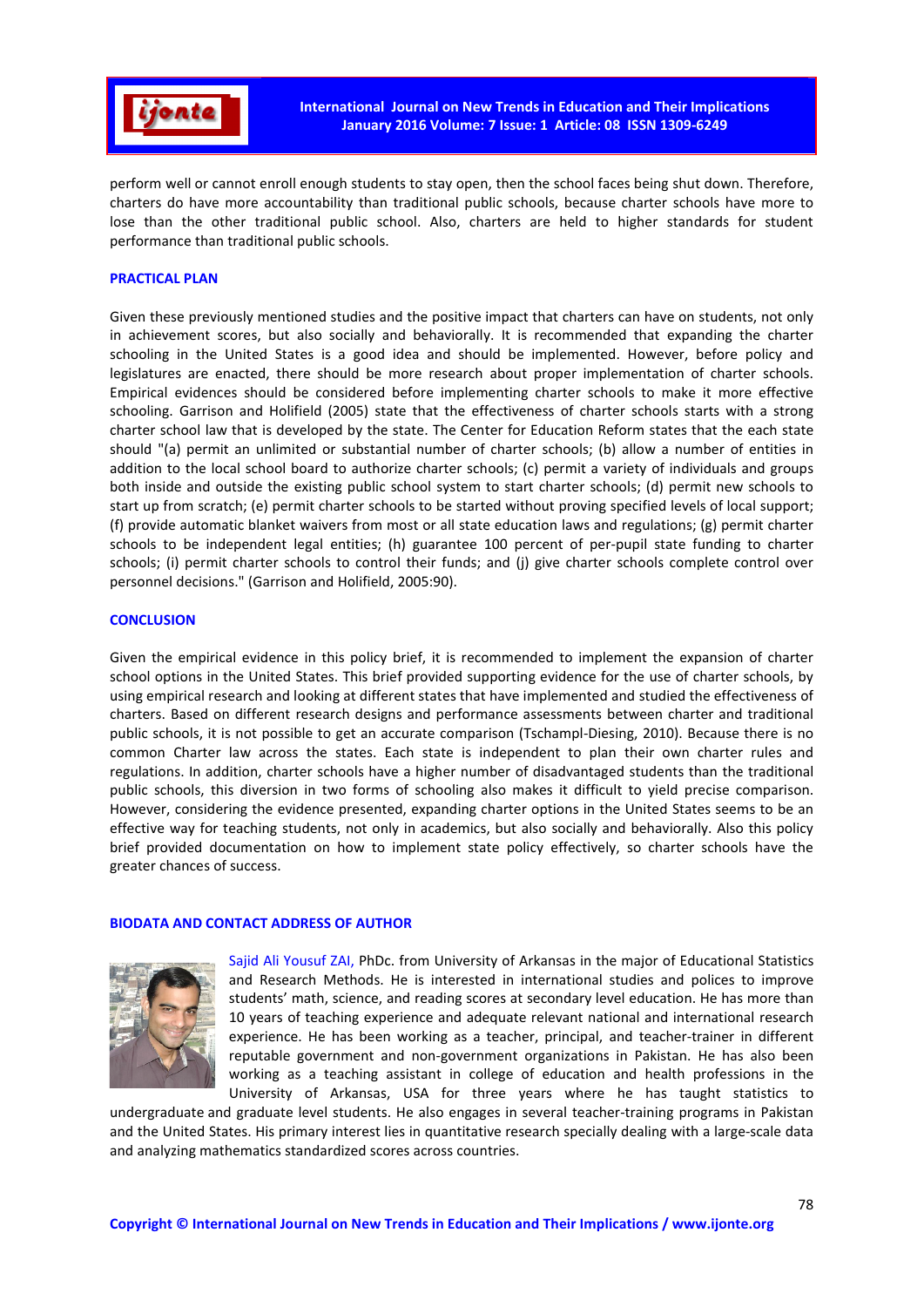

Sajid Ali Yousuf ZAI Educational Statistics and Research Methods College of Education and Health Professions, University of Arkansas Arkansas - USA E. Mail: Sajid\_edu@yahoo.com , sayousuf@uark.edu

### **REFERENCES**

Abdulkadiroglu, A., Angrist, J., Cohodes, S., Dynarski, S., Fullerton, J., Kane, T., et al. (2009). Informing the Debate: Comparing Boston's Charter, Pilot and Traditional Schools. The Boston Foundation. Retrieved from http://scholar.harvard.edu/files/cohodes/files/informingthedebate\_final.pdf

Arkansas Public School Resource Center | Charter School FAQs. (2015, January 1). Retrieved March 31, 2015, from http://www.apsrc.net/charterschoolfaqs

Batdorff, M., Maloney, L., May, F.J., Speakman, T. S., & Wolf, J. P. (2014).Charter School Funding: Inequity Expands. School Choice Demonstration Project. Department of Education report, University of Arkansas. Retrieved on January 21, 2016, from http://www.uaedreform.org/wp-content/uploads/charter-fundinginequity-expands.pdf

Betts, J.R., & Tang, Y.E. (2011). The Effects of Charter Schools on Student Achievement: A Meta—Analysis of the Literature. Seattle, WA: National Charter Research Project, University of Washington.

Center for Research on Education Outcomes (2013) "Charter School Growth and Replication," Stanford, CA: CREDO, Stanford University.

CREDO (Center for Research on Education Outcomes, 2015). Urban Charter School Study Report on 41 Regions. Retrieved January 20, 2016, from http://urbancharters.stanford.edu/download/Urban%20Charter%20School%20Study%20Report%20on%2041% 20Regions.pdf

Dobbie, W., & Fryer, R. G., Jr., (2009). *Are high-quality schools enough to close the achievement gap? Evidence from a social experiment in Harlem*. (NBER Working Paper No. 15473). Cambridge, MA: National Bureau of Economic Research.

Garrison, L. F., & Holifield, M. (2005). Are Charter Schools Effective? Planning and Changing 36(1&2), 90-103. Retrieved on Jan 20, 2016 from http://files.eric.ed.gov/fulltext/EJ737644.pdf

Hanushek, E. A., Kain, J. F., & Rivkin, S. G. (2002). The impact of charter schools on academic achievement. Unpublished manuscript. Retrieved January 25, 2016, from http://users.nber.org/~confer/2002/hiedf02/KAIN.pdf

Holmes G, DeSimone J, Rupp N. (2003). Does School Choice Increase School Quality? Working Paper no. 9683, National Bureau for Economic Research. Available from: EconLit, Ipswich, MA. Accessed January 26, 2016.

Mills, J. N. (2013). The Achievement Impacts of Arkansas Open-Enrollment Charter Schools. *Journal of Education Finance, 38*(4), 320-342.